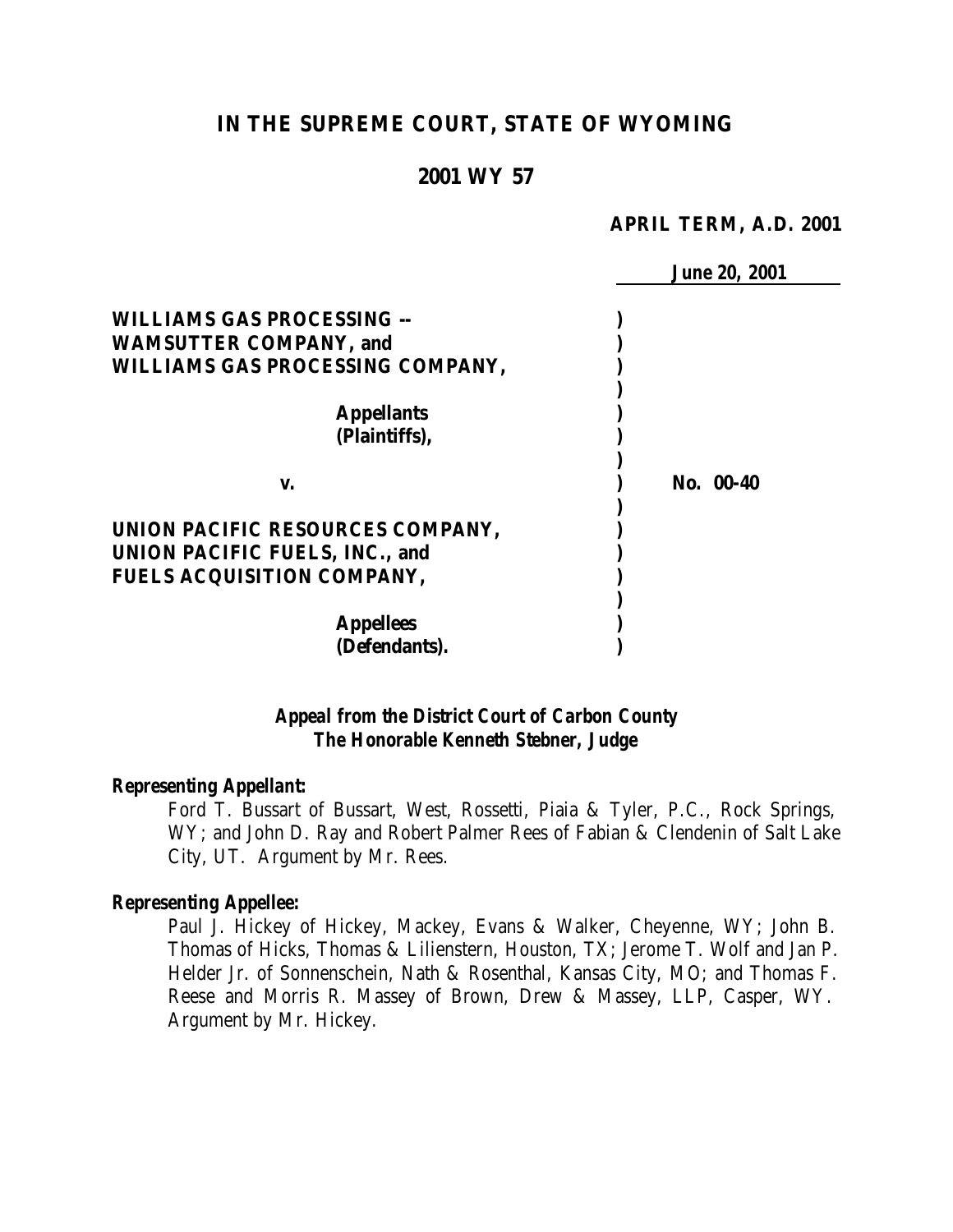**Before LEHMAN, C.J., and GOLDEN, HILL, JJ.; and DAN SPANGLER, D.J. (Retired)**

*NOTICE: This opinion is subject to formal revision before publication in Pacific Reporter Third. Readers are requested to notify the Clerk of the Supreme Court, Supreme Court Building, Cheyenne, Wyoming 82002, of any typographical or other formal errors so that correction may be made before final publication in the permanent volume.*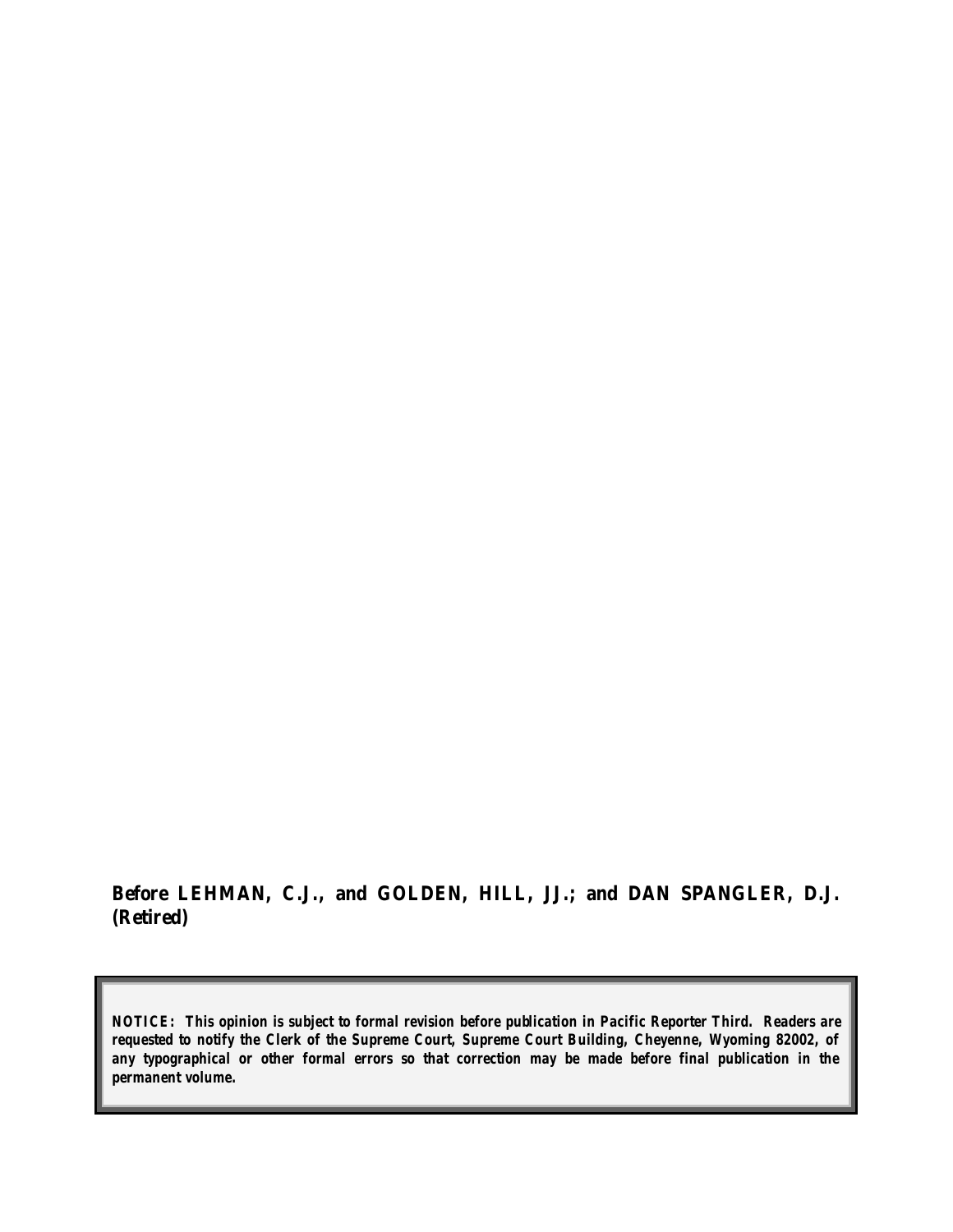#### **HILL, Justice.**

[¶1] In this appeal, we review Appellants', Williams Gas Processing – Wamsutter Division (a Delaware corporation) and Williams Gas Processing Company (a Delaware corporation) (hereafter collectively "Williams"), challenge to an order of the district court that denied a motion for partial summary judgment in favor of Williams. The district court instead granted a motion for summary judgment in favor of Appellees, Union Pacific Resources Company (a Delaware corporation) (hereafter "UPRC" or "UPR"), Union Pacific Fuels, Inc. (a Delaware corporation) (hereafter "UPF<sup>1</sup>"), and Fuels Acquisition Company (a Delaware corporation) (hereafter "FAC"), and Williams also challenges that decision on a variety of grounds. According to Williams, UPRC structured its transfer of a gas processing plant and gathering system (hereafter "Echo System") to Duke Energy Field Services, Inc. (hereafter "DEFS" or "Duke") in such a manner as to violate the preferential purchase rights afforded Williams under the agreements between Williams and UPRC. Williams contends that the district court's resolution of this case is contrary to its unambiguous contractual rights and applicable law. In other arguments, Williams contends that there are genuine issues of material fact which must be resolved by a jury, and that the district court abused its discretion in disallowing discovery requested by Williams.

[¶2] We will reverse and remand for further proceedings consistent with this opinion.

### **ISSUES**

### [¶3] Williams provides this statement of the issues for review:

The issues on appeal are whether the lower court erred in denying Plaintiffs-Appellants Williams' motion for partial summary judgment and granting the Defendants-Appellees' cross-motion for summary judgment. Specifically:

1. Williams and defendant UPRC were co-owners of a gas plant and gathering system. The Ownership Agreements granted each owner a preferential purchase right if the other owner "desires to sell" its co-interests, either "as a separate transaction" or "in a package of assets." Did the lower court err in ruling that UPRC did not "sell" its co-interests to Duke when it executed a contract mandating each of the following steps:

<sup>&</sup>lt;sup>1</sup> Union Pacific Fuels, Inc. is also denominated "UPFuels," "UP Fuels," and UPFI in some of the quoted material, but they are all one and the same.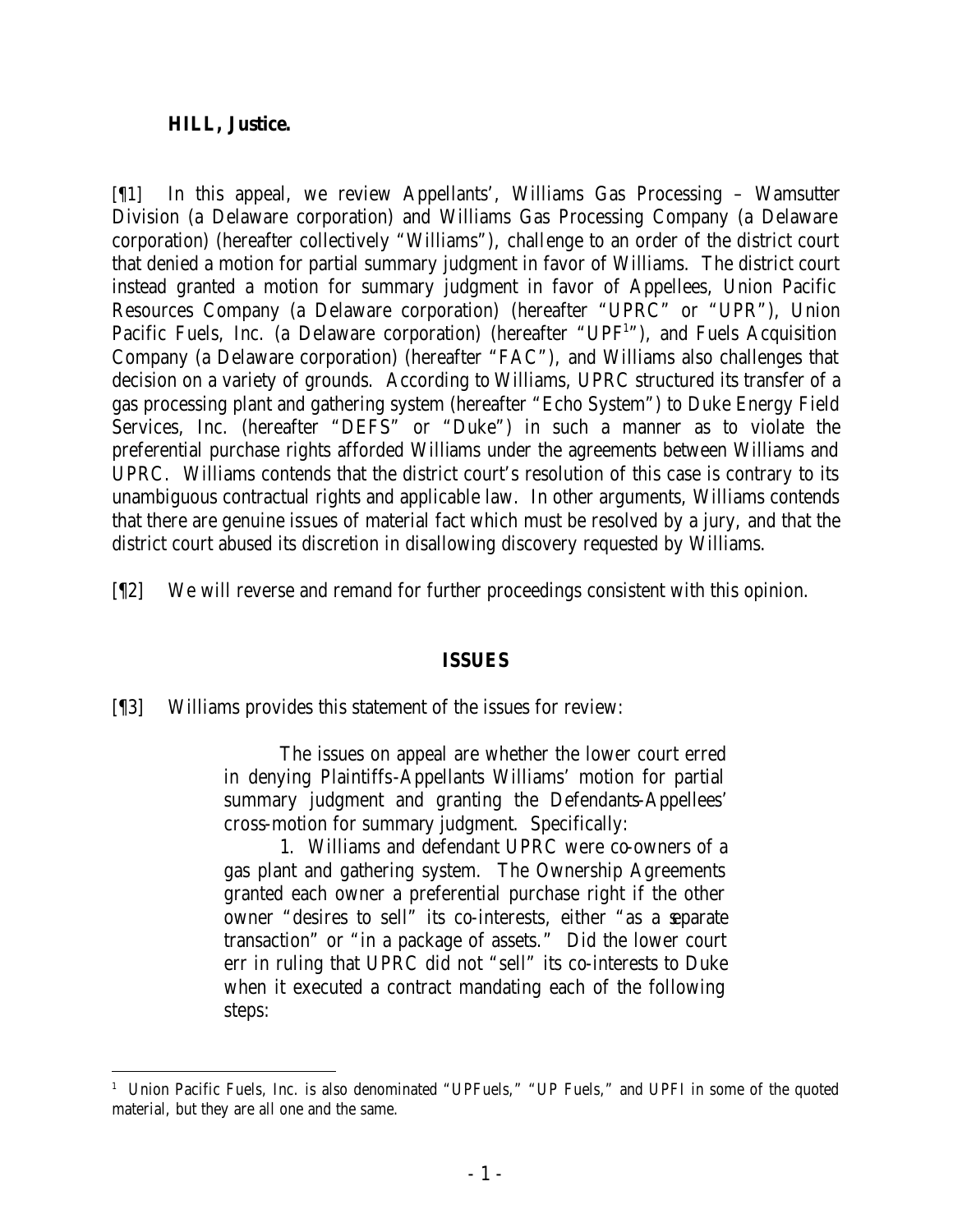a. UPRC must create a new second-tier subsidiary (*i.e.*, defendant FAC),

b. UPRC must next deed its co-interests into FAC, and

c. UPRC must next sell to Duke all the stock of defendant UP Fuels (*i.e.*, UPRC's first-tier subsidiary and FAC's parent company)?

2. An exemption to Williams' preference rights permitted UPRC to transfer its co-interests to any "Affiliate." Did the lower court err in holding that FAC was still an "Affiliate" of UPRC on the transfer date, even though UPRC was already contractually committed to sell all the stock of FAC's parent company to Duke?

3. A second exception to Williams' preference rights permitted UPRC to dispose of its co-interests by "merger." Did the lower court err in holding that UPRC disposed of its co-interests by a merger, even though UPRC itself never merged?

4. Did the lower court err in not ruling that the following were genuine issues of material fact precluding summary judgment in favor of Defendants-Appellees:

> a. When UPRC and Williams executed their Ownership Agreements, did both parties intend that their preferential rights could not be avoided by a multistep transaction?

b. If a multi-step transfer does not trigger the preference rights *as written*, did UPRC and Williams commit a *mutual mistake* in drafting their preference rights language?

5. Did the lower court abuse its discretion by not granting plaintiffs an opportunity, as requested pursuant to Wyoming Rule of Civil Procedure 56(f), to take depositions and conduct other discovery?

Appellees propose these as the issues:

Although Williams now attempts to raise numerous issues related to the Echo System Agreements, the ultimate issue in this appeal is:

1. Whether the district court was correct in entering summary judgment for UPR based upon its construction of the unambiguous provisions of the Echo System Agreements?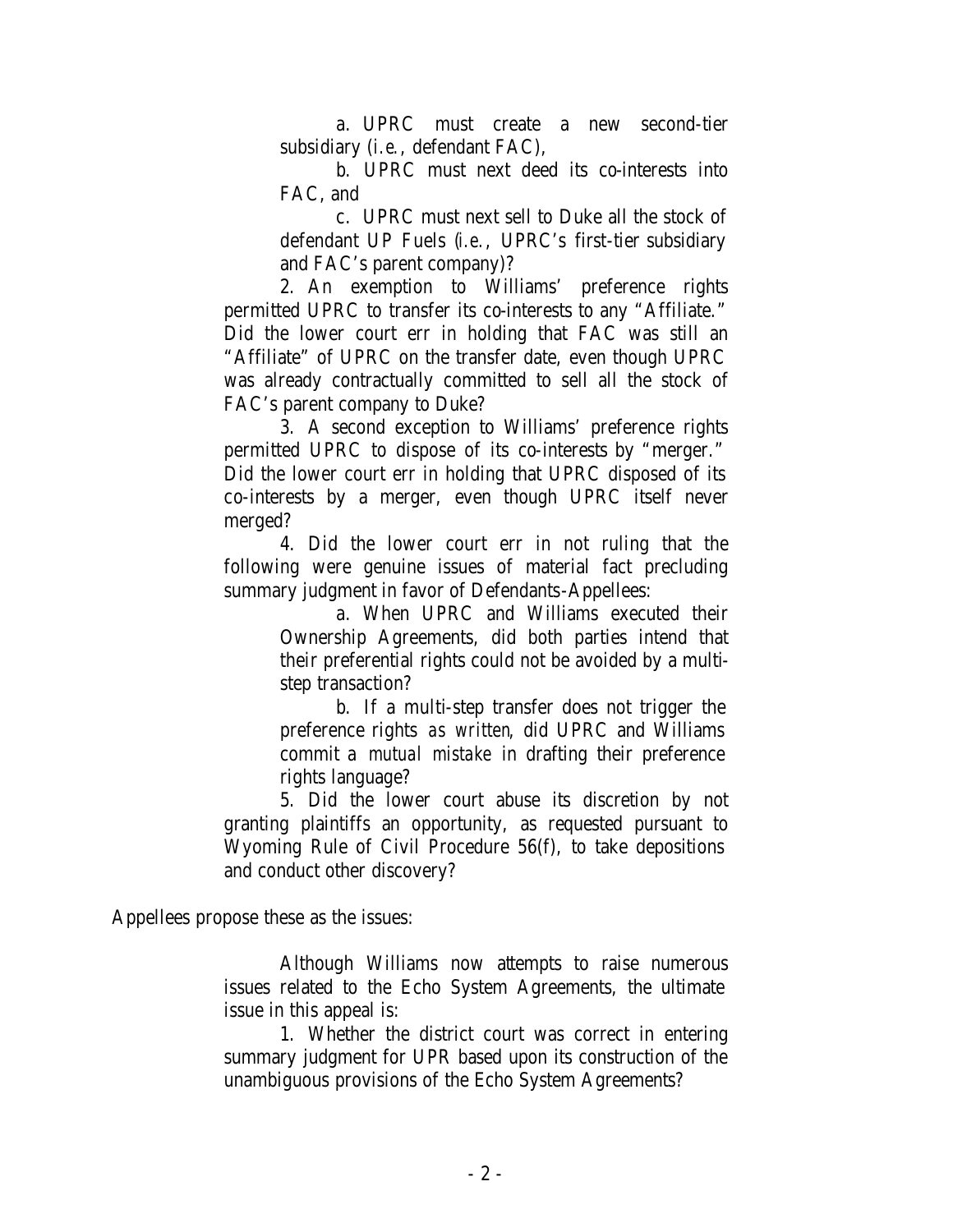Because Williams has raised novel issues on appeal, this Court should address additional procedural issues, specifically:

2. Whether Williams can raise for the first time on appeal, theories of contract construction not presented to the district court?

3. Whether the district court abused its discretion in not allowing discovery when both parties argued the contracts were unambiguous and requested deferral of discovery?

In its reply brief, Williams articulates these additional issues:

The new issues and arguments raised in Appellees' Brief, addressed herein, are:

1. Does this Court's intervening decision in *McGuire v. Lowery* support or reject Appellants' claim that a "sale" occurred under *Raymond* (Wyoming) and *Prince* (Utah)?

2. Is Appellants' claim that a "sale" occurred upon execution of the November 20, 1998 Purchase Agreement a new argument on appeal?

3. Does the magnitude of the overall Purchase Agreement mean that a "sale" of the individual Property did not occur?

4. Does Appellees' Brief establish that FAC was an exempt "Affiliate" as of its December 2 deed from UPRC?

5. Does Appellees' Brief identify any exempt "merger" or "reorganization" within the language of Article 9.3?

6. Do Appellees' own constructions of Articles 9.1, 9.2 and 9.3 establish that those clauses are ambiguous?

7. Have Appellants established a prima facie case of mutual mistake?

8. Have Appellants waived their right to request relief under Rule 56(f)?

### **FACTS**

[¶4] On August 27, 1993, Williams and UPRC entered into two agreements. The first was entitled Echo Springs Gas Processing Plant Construction, Ownership and Operation Agreement, and the second was entitled Wamsutter Gas Gathering System Construction, Ownership and Operation Agreement. For purposes of this appeal the terms of both contracts are identical, and the provisions of those contracts, which are set out below, apply equally to both. In those contracts, Williams and UPRC agreed to build a gas processing plant and a gas gathering system, with Williams owning 66% of the property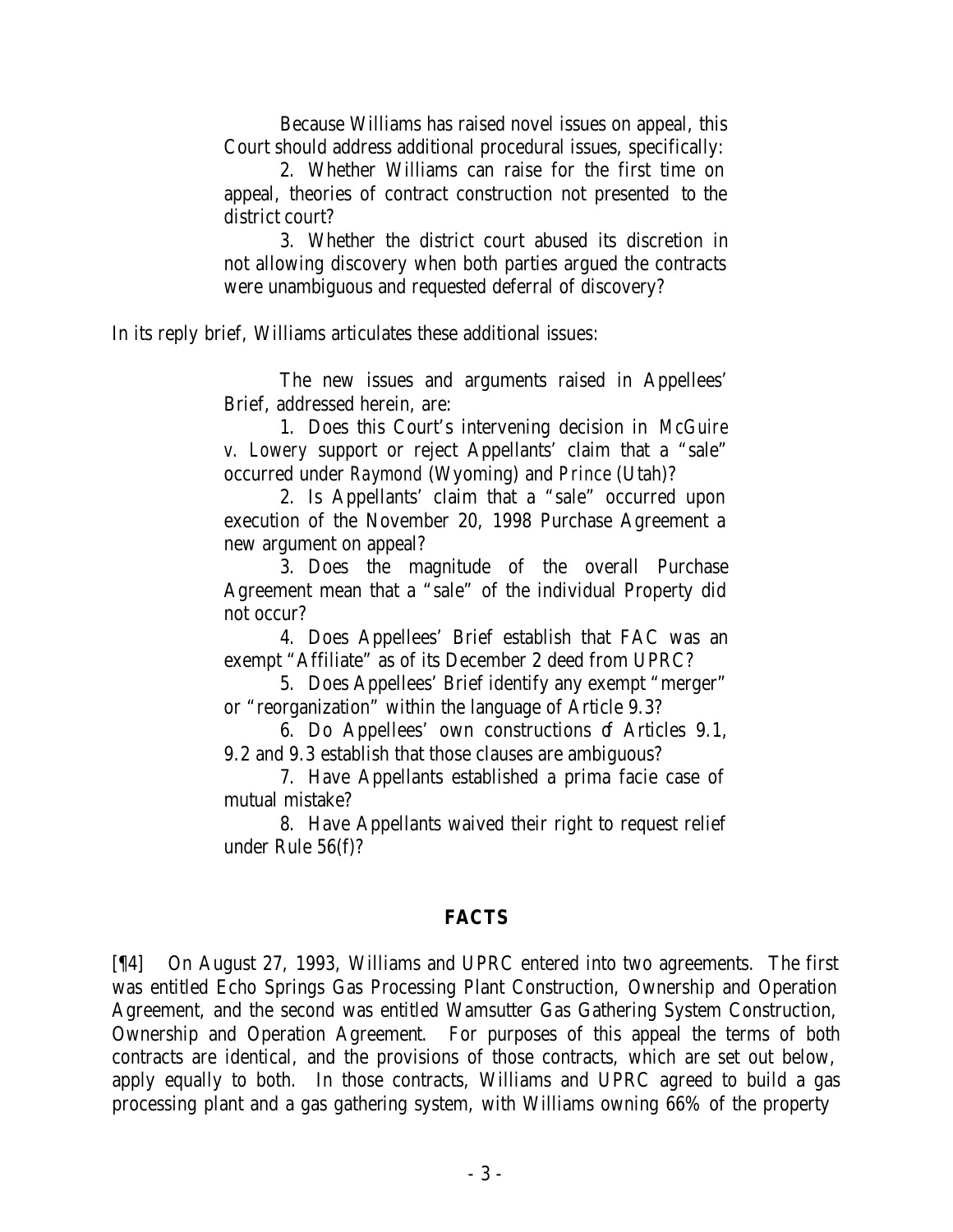and UPRC owning  $34\%$ <sup>2</sup> of the property. Williams was designated as the operator under both contracts. In 1998, UPRC decided to sell<sup>3</sup> its interests under those contracts, and the

<sup>3</sup> We use the word "sell" qualifiedly at this juncture. The following, taken from a UPRC affidavit, is its description of what it did:

> 4. At the beginning of 1998, the business functions of UPR were divided into what were called business units. Those business units organized into the separate areas of "Exploration and Production," "Minerals," and the "GPM Business" (for Gathering, Processing and Marketing). The GPM Business was also commonly referred to as UPFuels, and included virtually all of the gas gathering, processing and marketing assets of UPR. At that time, UPFuels was the seventh largest processor of natural gas in the United States, and owned or managed interests in twenty natural gas processing facilities, including the Echo Springs Gas Processing Plant, located in six different states. This processing capacity was supported by more than four thousand miles of gathering pipelines, including the Wamsutter Gas Gathering System. UPFuels also owned or managed interests in a number of natural gas liquids ("NGL") fractionation plants and NGL pipelines. UPFuels was one of the leading United States marketers of both natural gas and NGL's. As the marketing entity for UPR's natural gas and NGL's, UPFuels was a party to thousands of marketing and transportation contracts directly pertaining to the GPM Business.

> 5. In April of 1998, the UPR Board of Directors approved a deleveraging plan which included a recommendation to sell the GPM Business. This plan was announced to the public on April 27, 1998. Accordingly, UPR decided to sell UPFuels as a separate corporate unit and to reorganize its business structure and place all GPM Business assets under one company to conform actual ownership with business operations. This reorganization ultimately resulted in all GPM assets being placed under the corporate umbrella of Union Pacific Fuels, Inc.

> 6. In June and July 1998, UPR began to seek buyers for the UPFuels and sought bids for the stock of the entity which would ultimately hold the UPFuels assets. Williams Energy Group was one of the parties that expressed an interest in acquiring UP Fuels and was sent certain evaluation materials relating to a possible acquisition. Williams subsequently sent UPR a preliminary indication of interest which included a dollar valuation for the stock of the entity which would hold UPFuels assets. However, Williams was not invited to attend the UPFuels data room due to the amount of the valuation. On November 20, 1998, UPR agreed to sell Union Pacific Fuels, Inc., to Duke Energy Field services, Inc. (the "Buyer") through a merger of Union Pacific Fuels, Inc. and an affiliate of the Buyer.

 <sup>2</sup> Because the agreements required a 70% vote to do business, UPRC had, in effect, a veto power over the activities of the Echo System and, of course, that power passed to any UPRC successor, *e.g.*, "Duke". Thus, one purpose of the preferential purchase, if not the only purpose of the preferential purchase right, was to protect Williams from being saddled with a hostile or otherwise incompatible co-owner.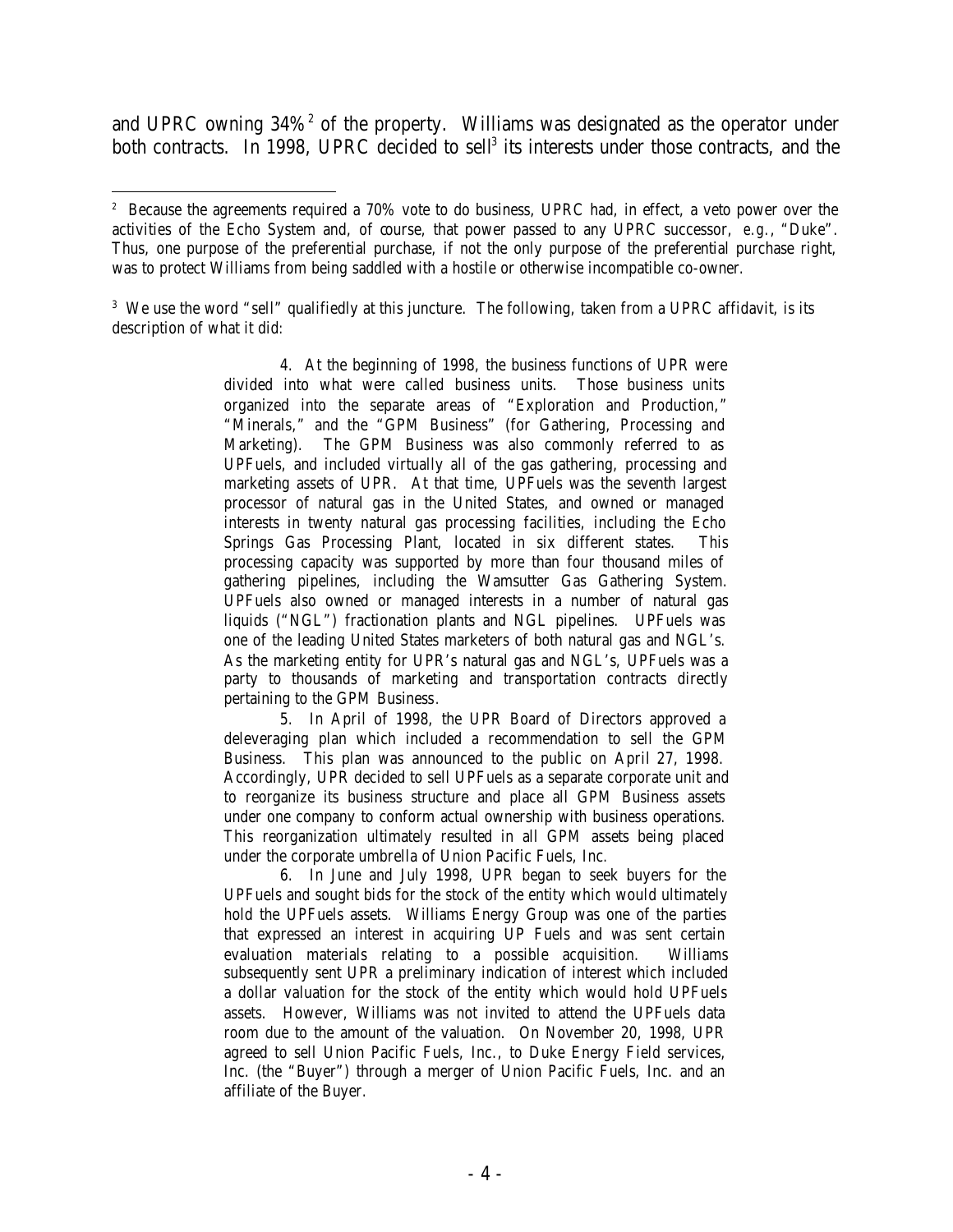process by which that transfer to Duke was achieved created the controversy that must be resolved in this appeal. Of central importance to this appeal are these provisions of the Echo System agreements:

### **IX. SALE OF PLANT [SYSTEM] INTEREST**

9.1 Should any Owner<sup>4</sup> desire to sell all or part of its interest in the Plant [System] to a non-Affiliate<sup>5</sup> as a separate

This description of the transfer/sale/merger is fleshed out by this excerpt from another UPRC affidavit:

3. As Assistant Secretary of UPR, my job duties and responsibilities include causing the formation and incorporation of corporate entities and maintaining corporate records on behalf of UPR and its affiliates.

4. An agreement was signed in November 1998 to sell UPR's wholly owned subsidiary Union Pacific Fuels, Inc. ("UP Fuels") by merger (the "Merger Transaction") to Duke Energy Field Services, Inc. ("Duke") by merging that entity with an affiliate of Duke. The Merger Transaction resulted in the direct or indirect transfer of ownership to Duke of the stock of more than 38 corporate entities.

5. From November 4, 1998 through March 1999 Fuels Acquisition Company was a wholly-owned subsidiary of Union Pacific Fuels, Inc., and Union Pacific Fuels, Inc. was a wholly-owned subsidiary of UPR.

<sup>4</sup> In its argument UPRC recites that "Owner," as used in this context means: "[A]ny entity that owns an interest in the plant." We do not agree with that. That definition of "owners" would apply to any "Owners" other than Williams and UPRC who might come to be included as an owner of the Echo System (of course, none ever did, so that definition of "Owners" serves no purpose for purposes of this appeal). We think "Owner," in the instant context, is captured by the opening paragraph of the agreements:

> This Agreement, made and entered into as of August 27, 1993, by and between UNION PACIFIC RESOURCES COMPANY, hereinafter referred to individually as "UPRC," WILLIAMS GAS PROCESSING COMPANY, hereinafter referred to as "WGP," and WILLIAMS FIELD SERVICES – ROCKY MOUNTAIN REGION COMPANY, an Affiliate of WGP, hereinafter referred to as "WFS" or "Operator." WGP and UPRC are sometimes hereinafter referred to individually as "Owner" and collectively as "Owners[.]"

<sup>5</sup> "Non-Affiliate" is not defined by the contract, but "Affiliate" is:

"Affiliate" shall mean a corporation or other legal entity (including limited partnership) directly or indirectly through one or more intermediaries, controlling, controlled by or under common control with an Owner. The term "control," as used herein, means the right to exercise, directly or indirectly, more than 50% of the voting rights attributable to the shares of the controlled corporation, or in the case of a limited partnership where an owner is the managing general partner. The Uinta Development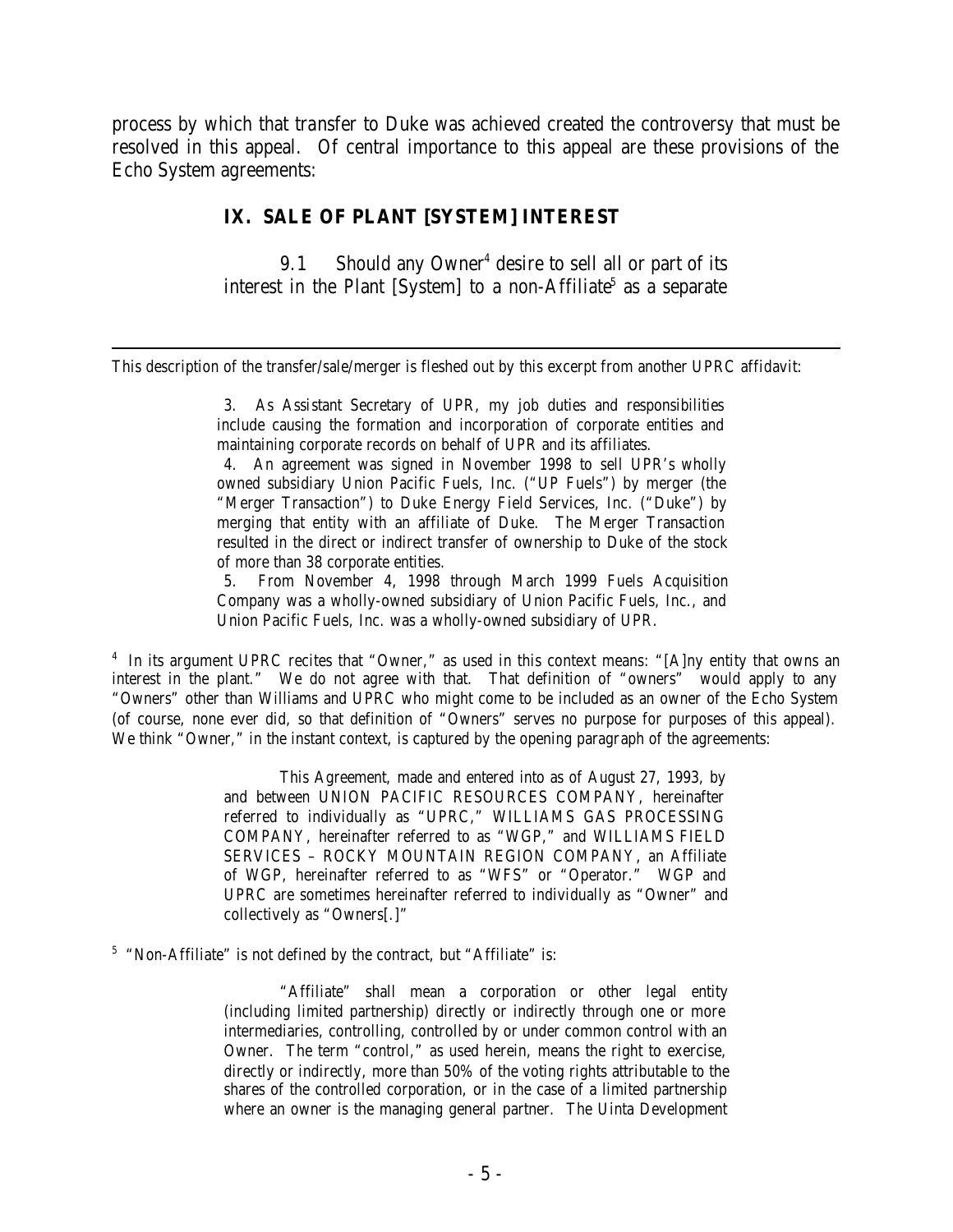transaction, it shall promptly give written notice to the other Owners with full information concerning its proposed sale, which shall include the name and address of any prospective purchaser, the purchase price, and all other terms of any offer received by that Owner. Any of the other Owners shall then have an optional prior right, for a period of thirty (30) days after receipt of the notice, to purchase on the same terms and conditions the entire interest which the other Owner proposes to sell; and, if this optional right is exercised, the purchasing Owners shall share the purchased interest in the proportions that the interest of each bears to the total interest of all purchasing Owners.

9.2 Should any Owner desire to sell or trade its interest in the Plant [System] to a non-Affiliate in a package of assets, it shall promptly give written notice to the other Owners with full information concerning the proposed sale and the selling Owner's valuation of its interest in the Plant [System]. Each Owner desiring to buy the selling Owner's interest ("Buying owner") must so notify the selling Owner in writing within thirty (30) business days of receipt of the selling Owner's notice. Such notice shall state whether the Buying Owner accepts or rejects the selling Owner's valuation of its interest.

. . . .

9.3 If all other Owners fail to exercise the option, the Owner desiring to sell shall be at liberty to close a sale of its interest at any time not later than one hundred twenty (120) days after the end of the option period to the prospective purchaser at a price not less than and on terms no more favorable to the purchaser than the price and terms stated in the aforementioned notice; and if such sale is made, the preferential right to purchase shall continue as to the interest acquired by said purchaser. If the interest is not so sold within such 120-day period, then the provisions hereinabove shall apply, in the event of a subsequent offer to sell such interest, as though such interest had never been offered for sale. However, there shall be no preferential right to purchase in

Company, partially owned and operated by UPRC, is specifically excluded from the above.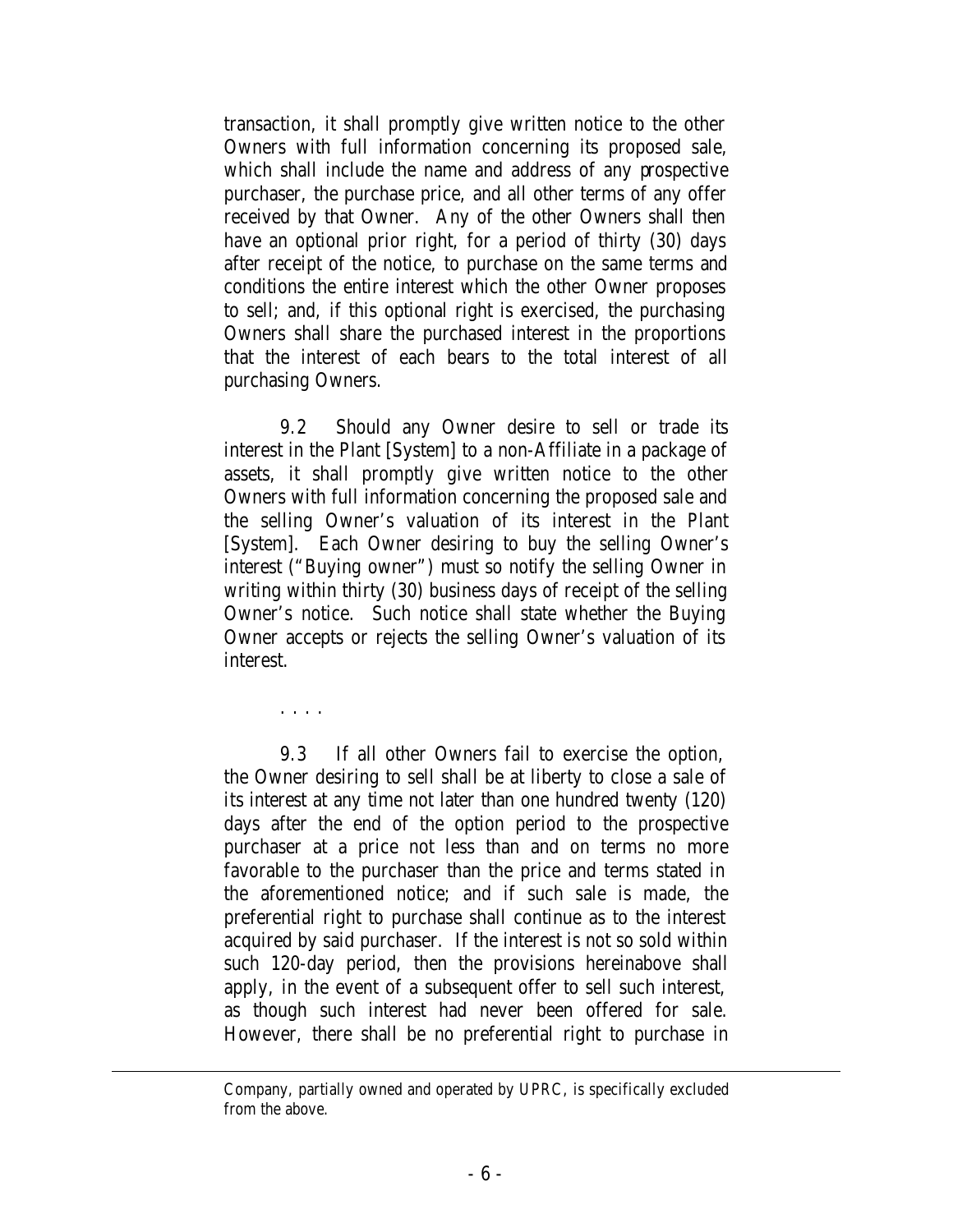those cases where any party  $\phi$  wishes to mortgage its interests, or to dispose of its interests by merger, reorganization, consolidation, or sale of all of its assets, or a sale or transfer of its interests to a subsidiary or parent company, or subsidiary of a parent company, or to any company in which any one party owns a majority of the stock.

[¶5] On November 20, 1998, UPRC and UPF entered into a Merger and Purchase Agreement (the MPA) with Duke. The essence of Williams' argument is that the execution of this contract, and the latter but associated transfer of the Echo System to Duke, triggered its preferential right to purchase the Plant and the System under the terms set out above. On December 2, 1998, Williams was made aware of the transfer. On December 23, 1998, Williams filed its complaint to block the transfer, as well as for specific performance of its preferential purchase rights. By order entered on March 8, 1999, the parties stipulated that the transaction could close but that UPRC and Duke would abide by any ruling of the district court that Williams' preference rights had been triggered.

[¶6] A summary of the district court's conclusions is an appropriate embarkation point for our own analysis of this complex case. Although we disagree with portions of the district court's final conclusion, we praise the court for its penetrating and extremely helpful discussion of the issues in its decision letter. Williams contended that UPRC sold the Echo System as a "package of assets." The district court found that the mere fact that the MPA included a schedule entitled, "Purchase Price Allocation," valuing each major gas plant and pipeline interest (a three-page document totaling \$1,350,000,000.00<sup>7</sup> ) did not equate with the creation of a "package of assets." Therefore, the district court granted summary judgment to UPRC on that argument. Williams also contended that at the time the Echo System was transferred to FAC, it was a non-Affiliate as defined by the agreements, but the district court did not find any material facts that supported such a conclusion. Williams contended that UPRC and Duke structured the sale in such a manner as to defeat Williams' preferential purchase rights, and that such machinations amounted to a violation of the duty of good faith and fair dealing that is implied in every contract. The district court determined that the facts, as a matter of law, did not support the existence of the special relationship that is essential to the application of the covenant of good faith and fair dealing. The district court wrapped up its holdings by stating that neither party contended that the agreements were ambiguous, that the agreements were not ambiguous, and that they plainly included an exception to the preferential right to purchase where the interest in the properties were transferred "by merger, reorganization, or consolidation." The district court determined that what occurred in this case was a "merger" and not a "sale." We set out that reasoning in detail:

 6 "Party" is not defined by the agreement, but we also conclude that it, like "Owners," refers only to UPRC and Williams.

<sup>&</sup>lt;sup>7</sup> The purchase price allocation applicable to the Echo System amounted to \$50.7 million.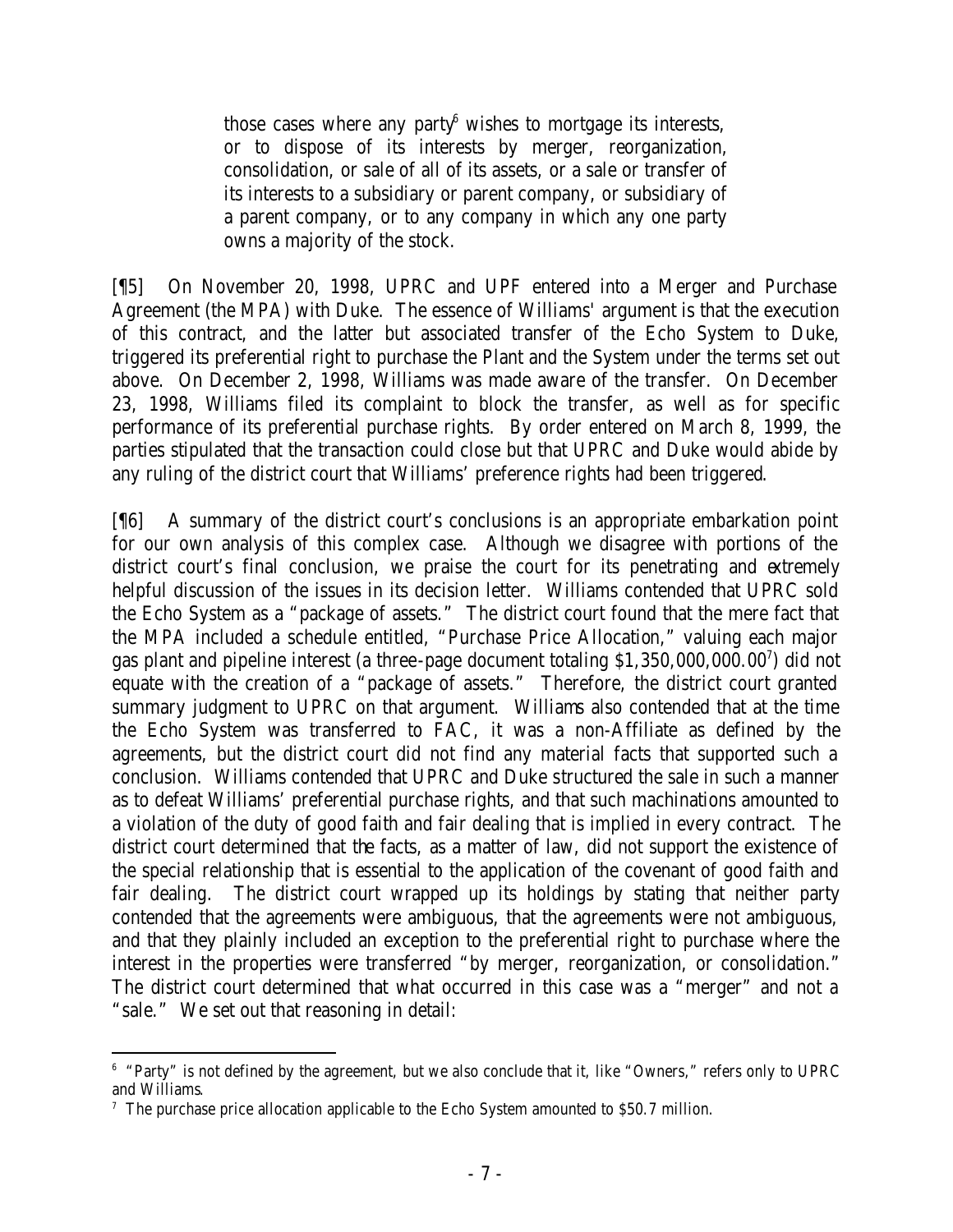There were several transfers in this case. First UPRC transferred its interest in the Echo System by deed to FAC, an affiliate of UPRC and wholly owned subsidiary of UP Fuels. Then UPRC created Holding Company, Inc.  $(HoldCo<sup>8</sup>)$ . The stock of UP Fuels and other UPRC entities engaged in the GPM business were transferred into HoldCo. Finally, HoldCo merged with DEFS.

The transfers that took place prior to the merger of HoldCo and DEFS did not trigger the preferential right because they were transfers to a subsidiary of the parent company. UPRC formed FAC and then transferred its 34% interest in the Echo System into FAC. FAC was a wholly owned subsidiary of UP Fuels which in turn was a wholly owned subsidiary of UPRC, thus, the transfer of the Echo System to FAC did not trigger the preferential rights. The stock of the Echo System was transferred along with other interests in the GPM business into HoldCo which was a wholly owned subsidiary of UPRC; this transfer did not trigger the preferential rights either.

Finally, HoldCo merged with DEFS. Under the Echo System Agreement a merger does not trigger the preferential right to purchase. "[T]here shall be no preferential right to purchase in those cases where any party wishes … to dispose of its interests by merger[.]" The Echo System Agreement paragraph 9.3. In addition, Defendants' argument that Plaintiffs could have bargained for a change of control clause if they wanted to protect against the intrusion of a stranger into the management of the Echo System is well taken. Since UPRC's interest in the Echo System was transferred to Duke by a merger (HoldCo and DEFS) the *Raymond v. Steen* definition of "sale" does not apply. What does apply in this case is the Echo System Agreement which allowed UPRC to dispose of its interest by merger without triggering the preferential right to purchase. Both parties were sophisticated business entities entering an unambiguous agreement and certainly understood the language which was utilized. The

<sup>8</sup> Both parties agree that the creation of HoldCo is not a material fact insofar as the disposition of this case is concerned. It also appears to be agreed that HoldCo was created solely for tax purposes. We agree that the creation of HoldCo is of no special significance, and that fact plays no role in the disposition of this case.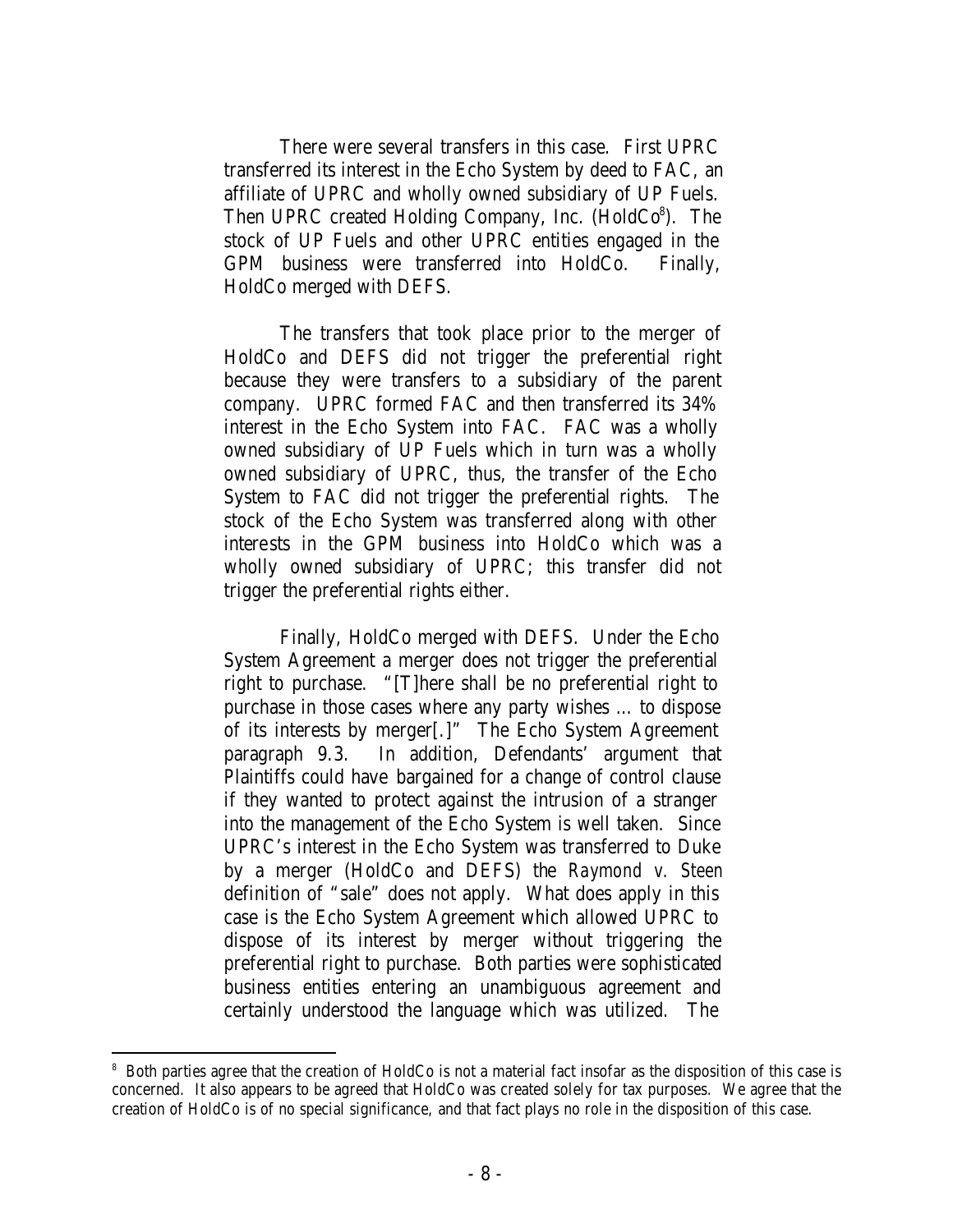interpretation of an unambiguous contract is a question of law and thus Defendants' motion for summary judgment will be granted.

[¶7] For good reason, the district court did not devote much attention to the MPA in its summary judgment order. However, for purposes of background, a brief description of some of its provisions is useful to our disposition of this appeal. The MPA's opening paragraph provided:

> AGREEMENT dated as of November 20, 1998 among Union Pacific Resources Company, a Delaware corporation ("**Seller"**), Union Pacific Fuels, Inc., a Delaware corporation and a wholly-owned subsidiary of Seller (the "**Company**"), Duke Energy Field Services, Inc., a Colorado corporation ("**Buyer**"), and DEFS Merger Sub Corp., a Delaware corporation and a wholly-owned subsidiary of Buyer ("**Merger Sub**").

[¶8] The MPA then went on to provide that "Merger Sub," which was formed solely for purposes of effecting "the Merger," shall be merged with and into "the Company" and the separate existence of "Merger Sub" shall cease. "The Company" was then to become known as the "**Surviving Corporation**" – although it was required to change its name so as not to resemble that of UPRC, UPF, or any other UP derivative. One of the results of "the Merger" was that Duke would become the owner of "the Company" free and clear of "any lien and free [and clear] of any other limitation or restriction (including any restriction on the right to vote, sell or otherwise dispose of such Shares)."

[¶9] On December 2, 1998, the President of UPF sent the following letter to Williams:

As you may know<sup>9</sup>, Union Pacific Resources Company ("UPR") has signed a definitive agreement with Duke Energy Field Services, Inc. ("Duke") for the acquisition by Duke of UPR's gas gathering, processing and marketing subsidiary, Union Pacific Fuels, Inc. ("UPFI"). Through a merger, UPFI will become a wholly owned subsidiary of Duke. The transaction is expected to close by the end of March, 1999.

<sup>9</sup> The first four words of the letter are intriguing. As best we can tell from the record, the negotiations between UPRC, UPF and Duke were "highly confidential," and UPRC and UPF insisted that they remain "highly confidential" in this Court. As a result, virtually all of the record here was filed under seal, and Williams knows of it only because of discovery in this litigation.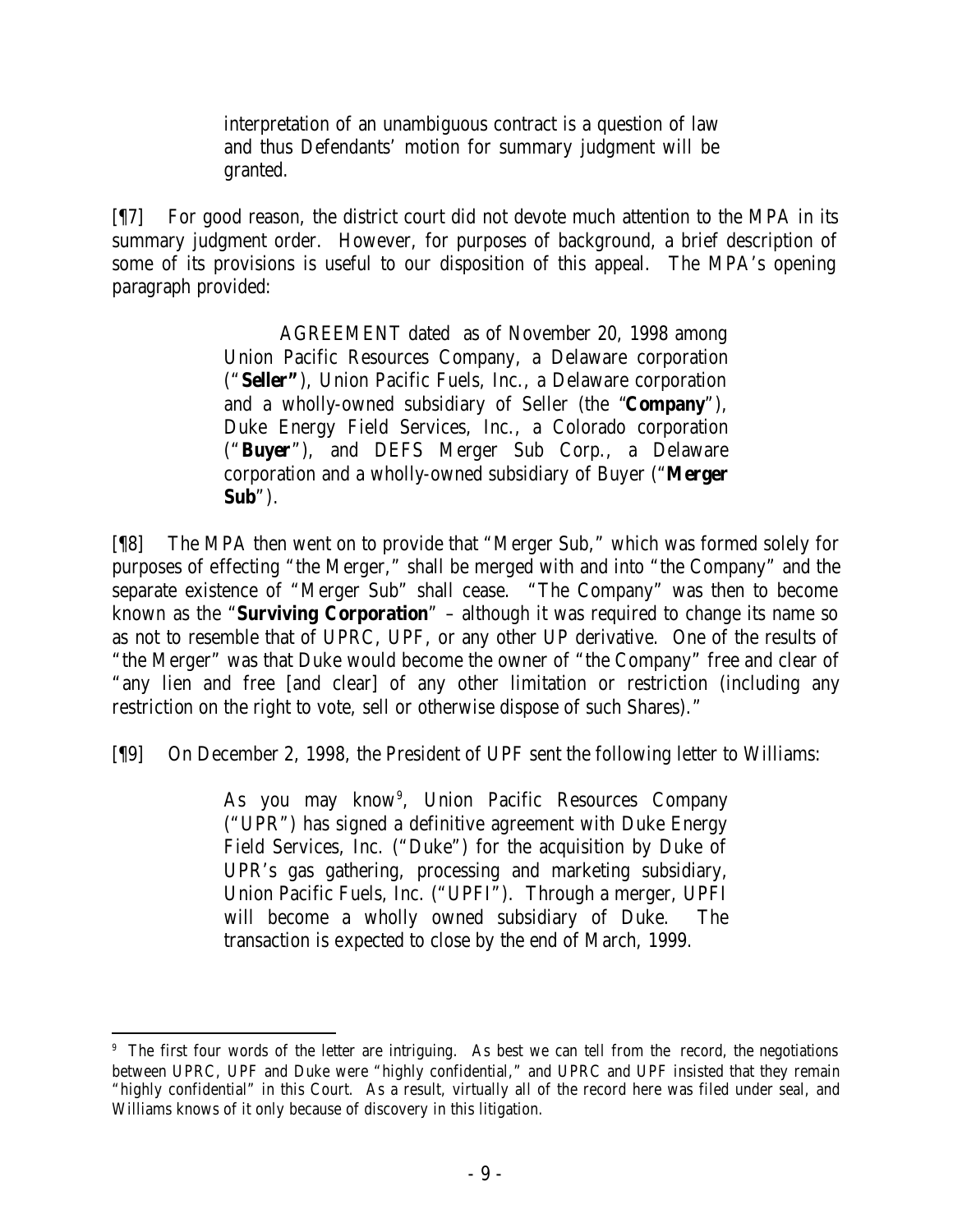By acquiring UPFI, Duke will also acquire all of the stock of Fuels Acquisition Company, a wholly owned subsidiary of UPFI. Fuels Acquisition Company is the owner of the UPR interests in the Echo Springs Gas Processing Plant and the Wamsutter Gas Gathering System (collectively "the Plant").

In a July 2, 1998 letter to UPR from Mr. McMillan Hummel, Williams threatened to "take . . . legal action" if UPR did not give Williams a right of first refusal to purchase the Plant. The rights of first refusal provisions in the Echo Springs Gas Processing Plant Construction, Ownership and Operation Agreement and the Wamsutter Gas Gathering System Construction, Ownership and Operation Agreement (collectively, the "Agreements") have no application to the transaction with Duke. The stock of Fuels Acquisition Company is wholly owned by UPFI, which is being merged with a Duke subsidiary. Under both the terms of the Agreements and established law, the merger of a company or sale of stock of a company does not constitute a sale of assets by a company such as would trigger the right of first refusal. In short, there are no proper or appropriate grounds for Williams to "take . . . legal action" relating to UPR's transaction with Duke.

Given the fact that the rights of first refusal under the Agreements clearly do not apply to the transaction with Duke, UPR will view any attempt by Williams to disrupt the transaction as tortious interference. Under such circumstance, UPR will seek actual and punitive damages in addition to attorney's fees and costs.

[¶10] We also note at this juncture that UPRC and Duke entered into a second agreement, on the same date as the MPA, which detailed the procedures to be followed if supposedly "un-triggered" preference rights, such as those held by Williams in the Echo System, were deemed to be triggered by "an appropriate court."

## **STANDARDS OF REVIEW**

## **Summary Judgment**

[¶11] When we review a summary judgment, we have before us the same materials as did the district court, and we follow the same standards which applied to the proceedings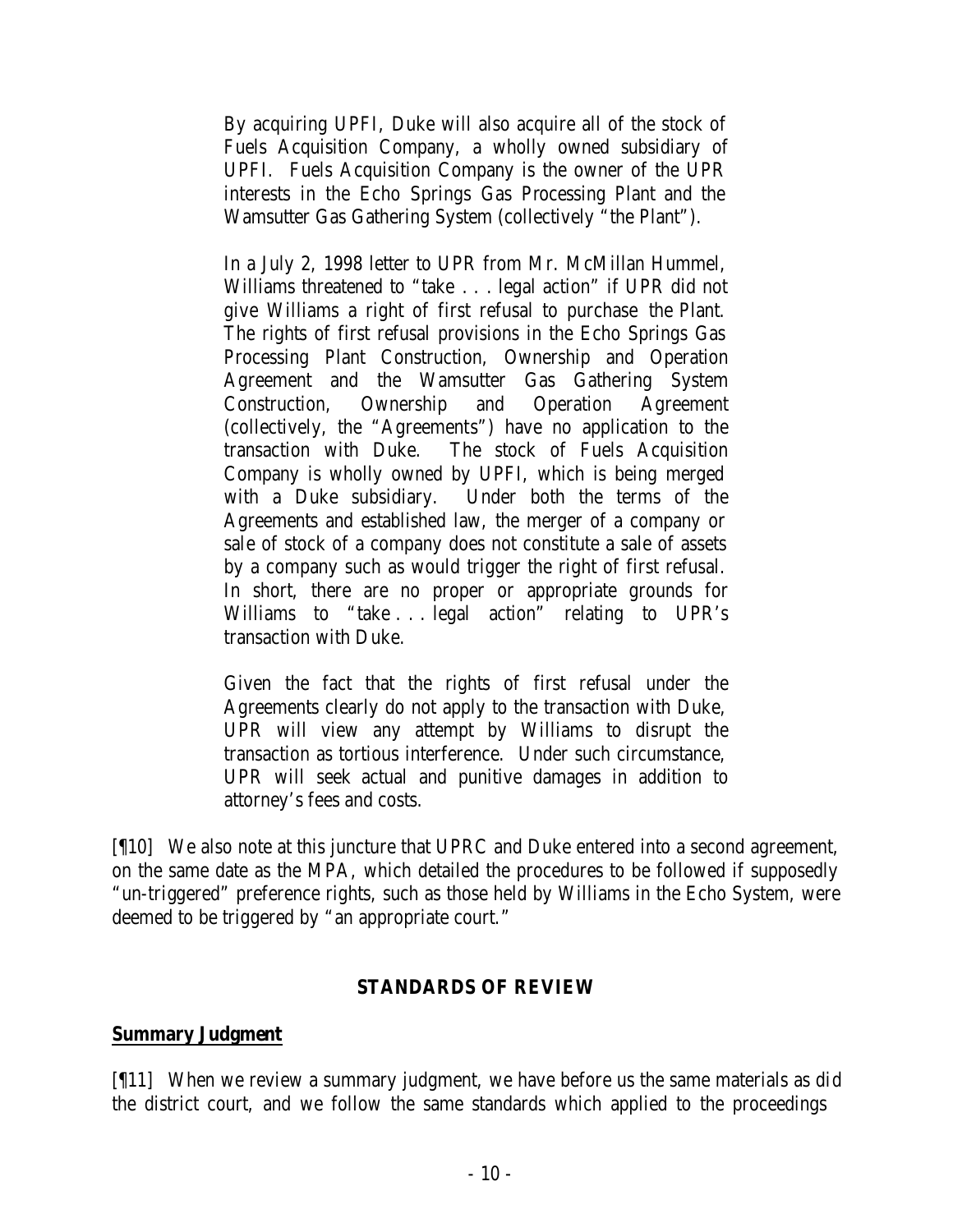below. The propriety of granting a motion for summary judgment depends on the correctness of the dual findings that there is no genuine issue as to any material fact and that the prevailing party is entitled to judgment as a matter of law. *Reed v. Miles Land and Livestock Company*, 2001 WY 16, ¶9, 18 P.3d 1161, ¶9, (Wyo. 2001); *Mercado v. Trujillo*, 980 P.2d 824, 825-26 (Wyo. 1999). A genuine issue of material fact exists when a disputed fact, if proven, would have the effect of establishing or refuting an essential element of an asserted cause of action or defense. We, of course, examine the record from a vantage point most favorable to that party who opposed the motion, affording to that party the benefit of all favorable inferences that fairly may be drawn from the record. *Scherer Construction, LLC v. Hedquist Construction, Inc.*, 2001 WY 23, ¶15, 18 P.3d 645, ¶15 (Wyo. 2001).

# **Construction of Contracts**

[¶12] Our primary focus in construing or interpreting a contract is to determine the parties' intent, and our initial inquiry centers on whether the language of the contract is clear and unambiguous. If the language of the contract is clear and unambiguous, then we secure the parties' intent from the words of the agreement as they are expressed within the four corners of the contract. Common sense and good faith are leading precepts of contract construction, and the interpretation and construction of contracts is a ma tter of law for the courts. *Reed,* ¶10. We have also recognized that the language of a contract is to be construed within the context in which it was written, and the court may look to the surrounding circumstances, the subject matter, and the purpose of the contract to ascertain the intent of the parties at the time the agreement was made. *Polo Ranch Company v. City of Cheyenne*, 969 P.2d 132, 136 (Wyo. 1998).

# **Construction of Preferential Purchase Right (Right of First Refusal) Contracts**

[¶13] UPRC suggests that we adopt a standard of review that would require this Court to narrowly construe rights of first refusal and other provisions that effectively restrict the free transfer of stock. *Tenneco, Inc. v. Enterprise Products Company*, 925 S.W.2d 640, 646 (Tex. 1996). We decline to adopt such a standard. Absent something more (*e.g.*, overreaching, unconscionability), we see no reason to construe such contracts any differently than any other business agreement. The very purpose of such contracts is to restrict free transfer of property (whether stock, assets, real estate, etc.), and it hardly seems logical to treat them more restrictively because they actually achieve the bargained for purpose.

# **DISCUSSION**

[¶14] Our conclusion is that the contracts should be construed as follows: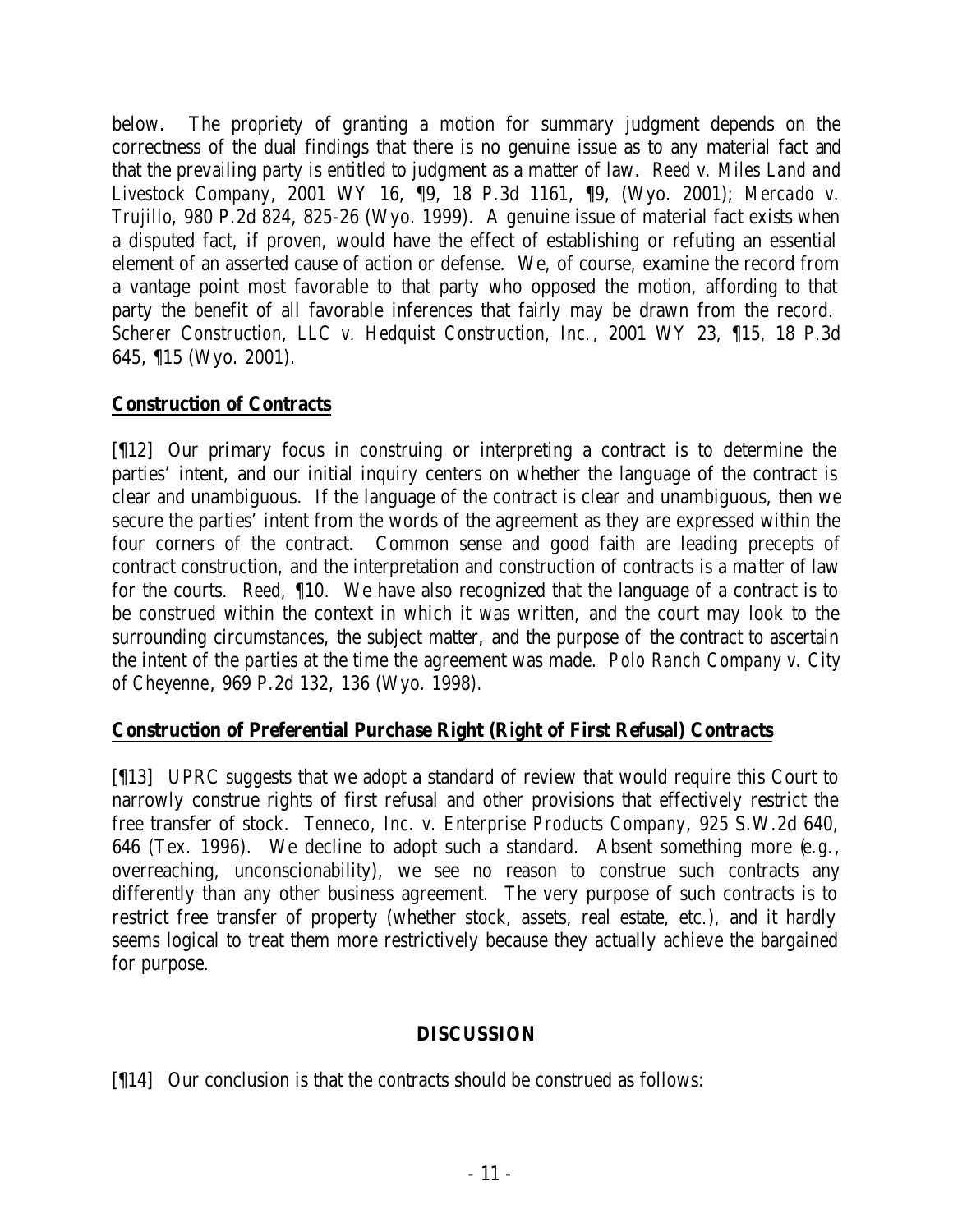9.1 Should [UPRC or Williams] desire to sell all or part of its interest in the Plant [System] to a non-Affiliate as a separate transaction, it shall promptly give notice to the other, with full information concerning its proposed sale, which shall include the name and address of any prospective purchaser, the purchase price, and all other terms of any offer received. The other shall then have an optional prior right, for a period of thirty (30) days after receipt of the notice, to purchase on the same terms and conditions the entire interest which the other proposes to sell.

It is also our conclusion that § 9.2 would be construed in exactly the same way as § 9.1. Thus, whether UPRC wanted to sell just the Echo System or to sell it as part of a package of \$1.35 billion worth of other assets, the result is the same. Section 9.3 would then be construed as follows:

> 9.3  $* * *$ . However, there shall be no preferential right to purchase in those cases where [UPRC or Williams] wishes to mortgage its interests, or to dispose of its interests by merger, reorganization, consolidation, or sale of all its assets, or a sale or transfer of its interests to a subsidiary or parent company, or subsidiary of a parent company, or to any company in which [either UPRC or Williams] owns a majority of the stock.

[¶15] It is unmistakable that UPRC desired to sell its interest in the Echo System. It did not wish to merge with Duke or any other corporate entity. Its goal was to reduce its debt by means of a sale of assets. UPRC solicited buyers for those assets and eventually "sold" them to Duke – or at least "sold" them to Duke insofar as the term "sold" was used by the parties in the Echo System Agreements. We will not argue with UPRC's denomination of this transaction as a "merger" for whatever other purposes that may serve. However, for purposes relevant to the resolution of this case, we hold that it was a "sale."

[¶16] We are aided in reaching this conclusion by our decision in *Raymond v. Steen*, 882 P.2d 852, 857 (Wyo. 1994) wherein we embraced this definition of the word "sale" in the context of a right of first refusal: "[A] sale is made for purposes of a right of first refusal when there is a transfer for value of a significant interest in the subject property to a stranger who thereby gains substantial control over the subject property." *Also see Chapman v. Mutual Life Insurance Company of New York*, 800 P.2d 1147, 1150-52 (Wyo. 1990); *Prince v. Elm Investment Company*, *Inc.*, 649 P.2d 820, 823 (Utah 1982); and *Wilson v. Whinery*, 678 P.2d 354, 356-57 (Wash. App. 1984). Our decision in *McGuire v. Lowery*, 2 P.3d 527, 532-33 (Wyo. 2000) also sustains our conclusion. The decision there would be analogous to a decision by UPRC to transfer its interests in the Echo System to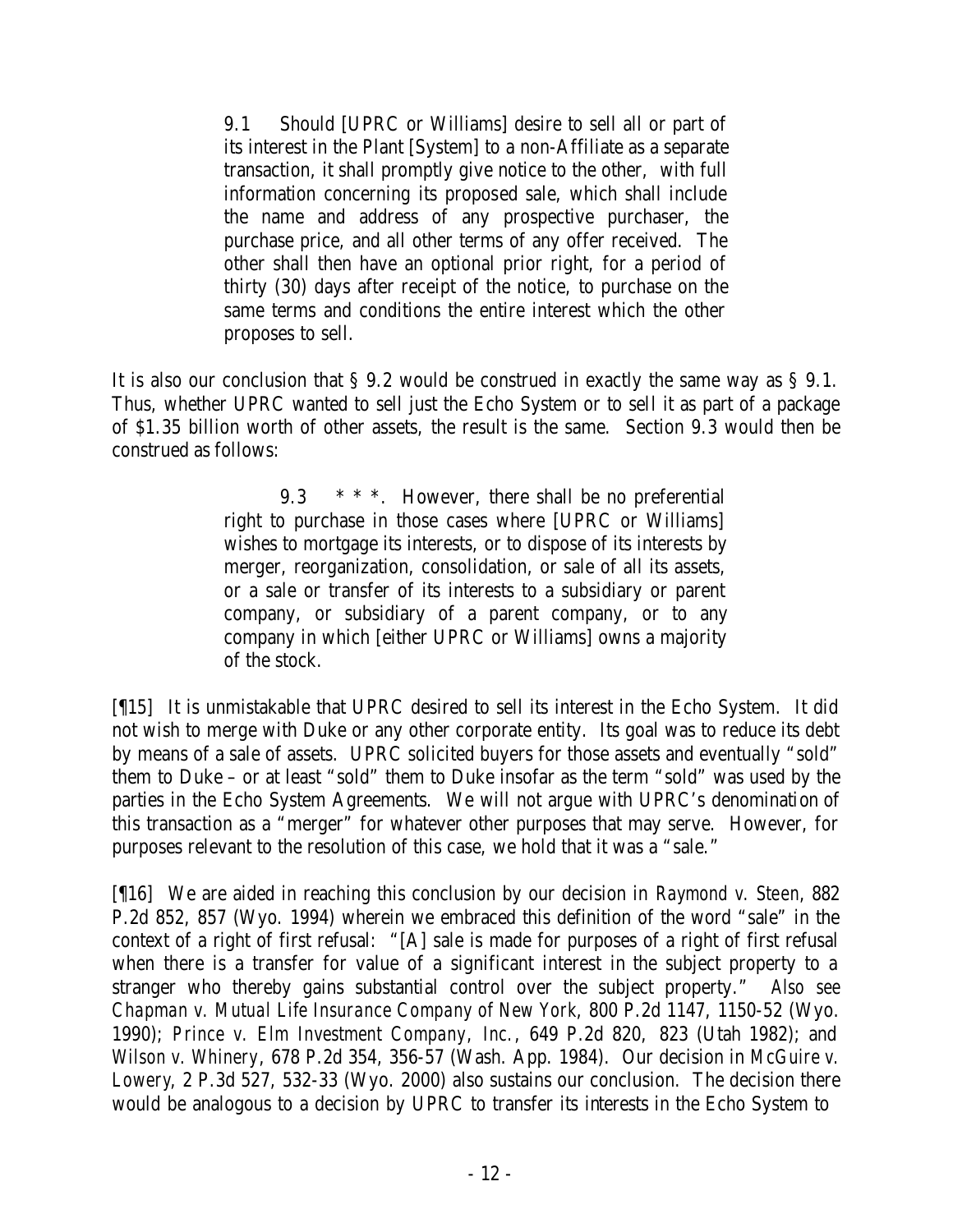an affiliate such as UPF – that would not be a sale which triggered the right of first refusal -- but Williams would then retain the same future preferential purchase rights vis-à-vis UPF, as it had vis-à-vis UPRC. Although we will not go so far as to characterize what UPRC did as a "sham transaction," we agree with Williams that UPRC's position rests upon a highly tortured and technical reading of the contract terms. We will not adopt a construction of this contract which serves to permit UPRC to evade Williams' right of first refusal. *See Raymond*, 882 P.2d at 857. The agreements did not include a different or more technical definition of "sell" or "sale" and, consistent with the applicable standard of review, we conclude that common sense and good faith mandate application of the general definition set out above. *Polo Ranch*, 969 P.2d at 136.

[¶17] We also agree with Williams that our decision in *Rainbow Oil Company v. Christmann*, 656 P.2d 538, 543-44 (Wyo. 1982) does not speak directly to the resolution of this case. In *Rainbow* we held that, under the complex facts present in that case, some transactions were never challenged by the Appellants, some transactions were not sales, and that "[p]urchasing corporate stock does not constitute . . . [a sale] of a corporation's . . . assets for any purpose with which we are here concerned." 656 P.2d at 544. UPRC purports to see a parallel between this case and the *Rainbow* case, but we are not able to see any pertinence, much less a parallel. Purchase of the Rainbow Oil Company stock got the buyer Rainbow Oil – purchase of the stock at issue here got the buyer bits and pieces of what used to be UPRC. Moreover, it was very clear that in *Rainbow* none of the questioned transactions were designed to frustrate a right of first refusal, nor did any of them actually frustrate a right of first refusal. In the instant case, UPRC's actions transparently were calculated to attempt to do indirectly that which the governing agreements would not allow UPRC to do directly. *See Prince*, 649 P.2d at 823 n.3. We have carefully reviewed all cases cited by UPRC, in particular, *Tenneco Inc. v. Enterprise Products Company*, 925 S.W.2d 640 (Tex. 1996) and *Fina Oil & Chemical v. Amoco Production Company*, 673 So.2d 668 (La.App. 1 Cir. 1996), and we found those cases to be instructive. Like the instant case, those cases involved unique and complex sets of facts that bear some similarity to this dispute. However, none of those cases dissuades us from looking primarily to our own cases concerning the construction of contracts, and rights of first refusal in particular. Were we to adopt the arguments propounded by UPRC, we would render the contract rights Williams bargained for, at arm's length, meaningless. UPRC contends that Williams could have bargained more aggressively, for example, for a "change of control provision." That may be correct, but that argument does not erase the rights that Williams *did* bargain for and received. We do not think that it can be fairly argued that UPRC merely sold the stock of an affiliate via a merger. UPRC did not desire to sell an affiliate; it desired to sell certain assets that were packaged in the form of an affiliate. It is fair to conclude that the preferential purchase rights provisions were the lubricant that greased the skids of the initial agreement reached by Williams and UPRC - just as it would be fair to conclude that attempting to structure the sale of UPRC's GPM Business, in a manner so as to attempt to evade the preferential purchase rights of Williams, lubricated UPRC's bargain with Duke. UPRC contends that Williams unfairly